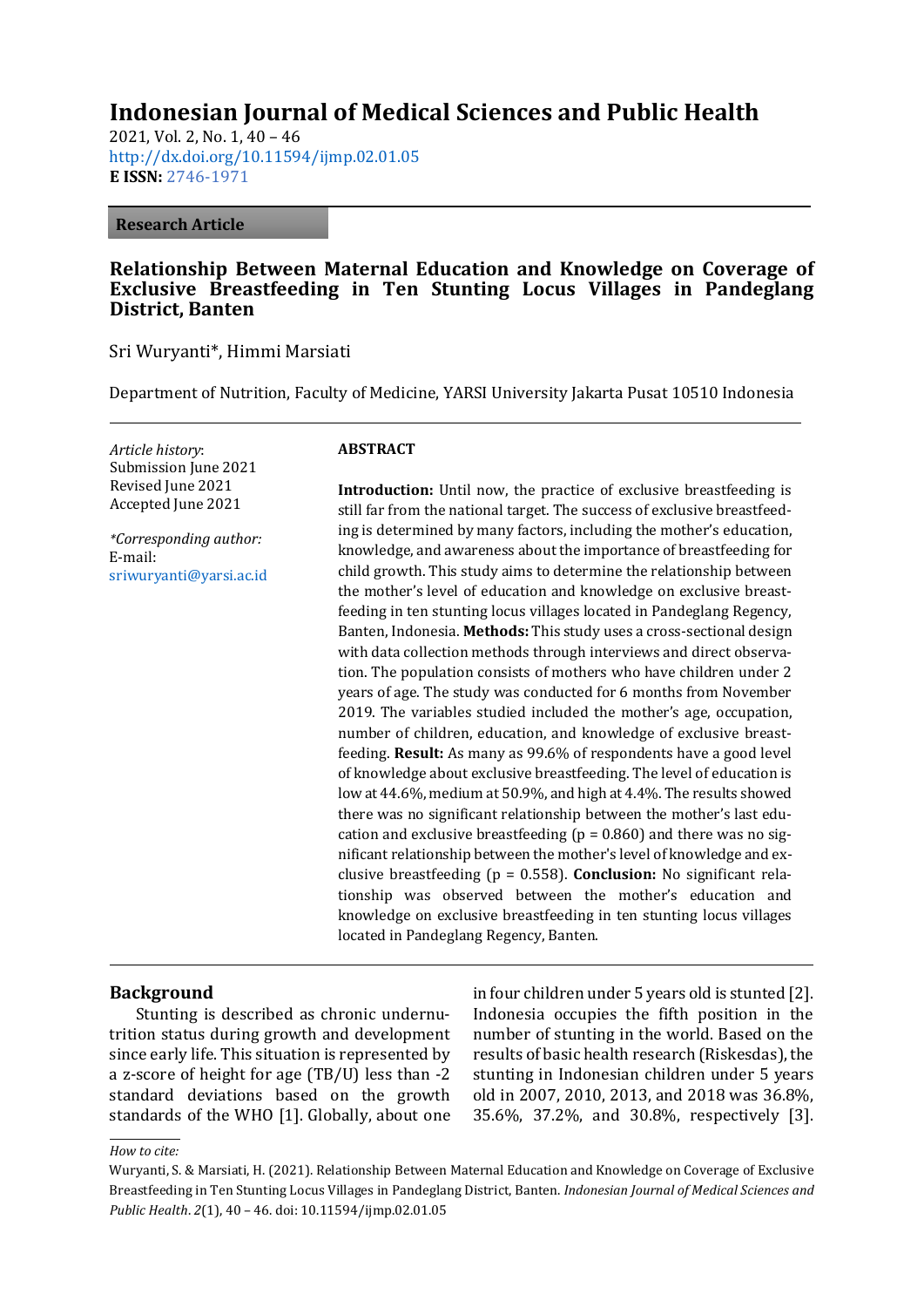Pandeglang Regency is included in 100 districts that are a priority for stunting interventions. In 2018, the prevalence of stunting was 38.5%, which include around 8,303 stunting toddlers [4].

Adequate nutrition is necessary for brain development, especially during pregnancy until the child is 2 years old or the first 1000 days of life (HPK). Nutritional problems, especially stunting in children under 5, can hinder child development and can result in negative impacts in their adulthood life such as intellectual decline, vulnerability to noninfectious diseases, decreased productivity that leads to poverty, and the risk of giving birth to low birth weight baby [1,5].

Stunting is caused by multidimensional factors. The most decisive intervention is in the first 1000 days of birth. Failure to carry out early initiation of breastfeeding (IMD), failure of exclusive breastfeeding, and early weaning are some factors for stunting. Meanwhile, in providing complementary feeding (MPASI), the things that need to be considered are the quantity, quality, and safety of the food provided. Research in Southern Ethiopia proves that toddlers who do not get exclusive breastfeeding for 6 months are at high risk of stunting [6].

Exclusive breastfeeding is breastfeeding without providing other food or drinks to the baby, including water. Breastfeeding has many benefits, such as increasing children's immunity, decreased ear infections, and reducing the frequency of diarrhea and chronic constipation, among others [7]. The importance of exclusive breastfeeding on the nutritional status of children makes the WHO recommend implementing an intervention to increase breastfeeding for the first 6 months as one step in achieving the WHO Global Nutrition Targets 2025 regarding the reduction in the number of stunting in children under 5 years [8].

Susenas and Riskesda's data showed a tendency to decrease exclusive breastfeeding. Riskesda's (2010) data showed that the national average of exclusive breastfeeding is only around 15.3%. Nationally, the coverage of infants receiving exclusive breastfeeding in 2017 was 61.33%, while the government's target was 80%. Based on data from the health department in 2017, the coverage of exclusive breastfeeding in Banten Province reached 61.6% in 2016, with the lowest in Pandeglang Regency, which was 19.88%. Although these data require validation, it is clear that exclusive breastfeeding coverage is still far from the target. Many factors affect the success of exclusive breastfeeding, including mother and child health factors, economic factors, low education and knowledge of mothers, family support, belief or cultural factors, as well as the widespread promotion of formula milk in the past. According to UNICEF, the rampant promotion of formula milk is an obstacle that causes the promotion of exclusive breastfeeding to be ineffective (out of control). With the inclusion of the Pandeglang Regency area in 100 regencies that are government priorities in stunting interventions in 2018 and the low coverage of exclusive breastfeeding in Pandeglang Regency, the researchers aimed to find out if the mother's education and knowledge were related to exclusive breastfeeding in ten stunting locus villages in Pandeglang Regency, Banten.

# **Methods**

# *Research design and respondents*

This research is a quantitative analytic study using a cross-sectional design. This was conducted for 6 months in 2019 in ten villages located in Pandeglang Regency, Banten, Indonesia, namely, Tegal Lengok, Keroncong, Pakuluran, Pasirkarang, Kadumaneuh, Bayumundu, Kadugadung, Koncang, Langensari, and Pasirdurung. The sample selection for this research subject used the total sampling method, where all the population in the study was used as research samples. The population consists of mothers who have children under 2 years old (toddler), with a target number of 761 respondents.

### *Collecting data method*

Data were collected by trained enumerators through guided interviews using a questionnaire and direct observation using a checklist. General data collected are age, education, employment status, and number of children. Specific data such as exclusive breastfeeding, weight, the height of their toddler, and mother's knowledge were assessed using a questionnaire containing 20 related questions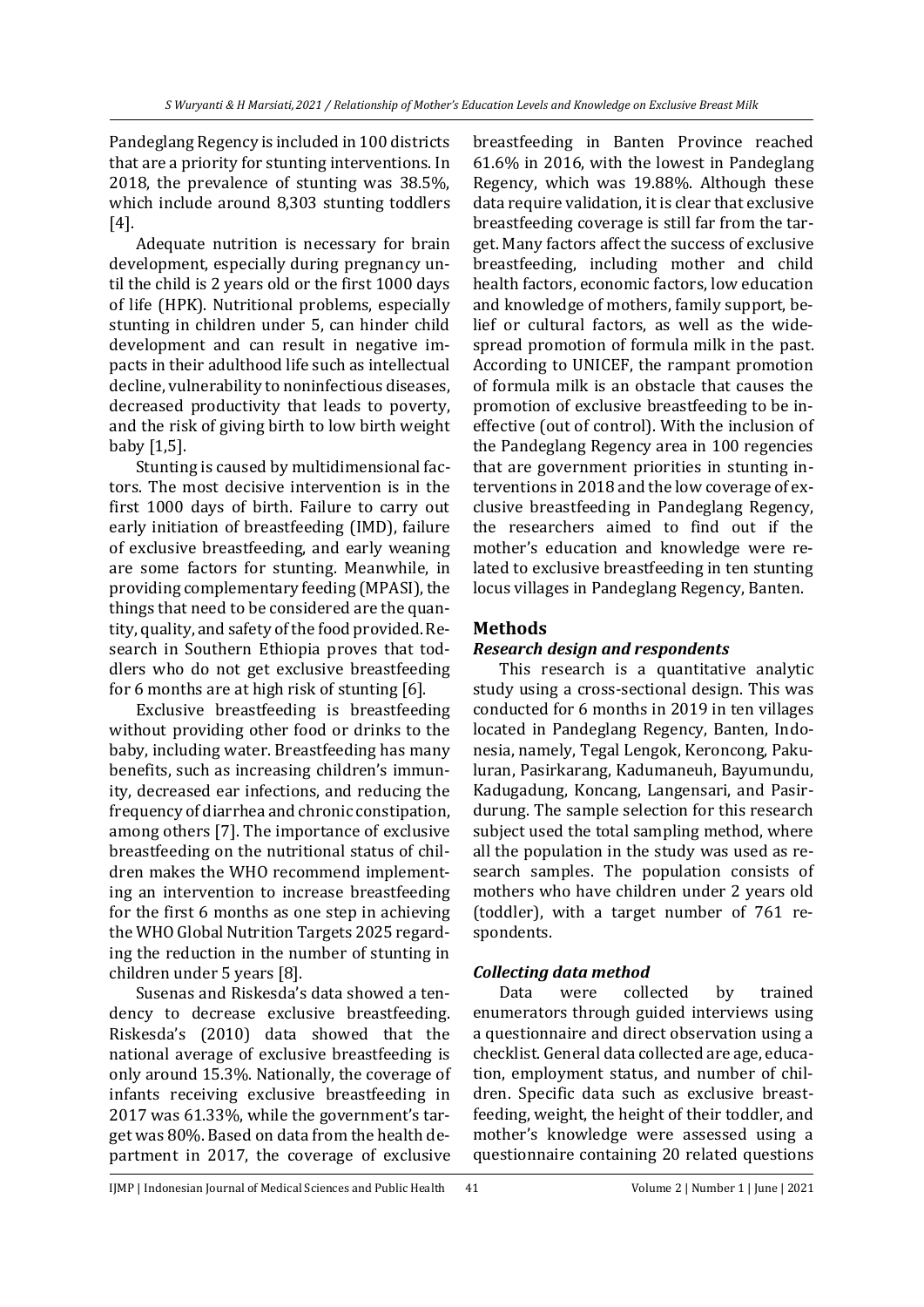about exclusive breastfeeding. Incomplete data were not included in the study.

# *Analysis*

Data were analyzed using SPSS. This research uses univariate and bivariate analysis with chi-squared test.

# **Result**

The total number of respondents with children under the age of 5 and who completely filled out the questionnaire is 742 respondents. Table 1 presents the number of toddlers from each village. Pakuluran Village had the most number of toddlers, (115 toddlers; 15.5%), while Tegalongok Village had the least number of toddlers (40 toddlers; 5.4%).

*Table 1. Distribution of the number of toddlers in ten stunting locus villages located in Pandeglang Regency, Banten*

| No  | <b>Villages</b> | Amount (n) | Percentage (%) |
|-----|-----------------|------------|----------------|
| 1.  | Bayumundu       | 59         | 8              |
| 2.  | Kadugadung      | 53         | 7.1            |
| 3.  | Kadumaneuh      | 89         | 12             |
| 4.  | Koncang         | 89         | 12             |
| 5.  | Keroncong       | 61         | 8.2            |
| 6.  | Langensari      | 81         | 10.9           |
| 7.  | Pakuluran       | 115        | 15.5           |
| 8.  | Pasirdurung     | 93         | 12.5           |
| 9.  | Pasirkarang     | 62         | 8.4            |
| 10. | Tegalongok      | 40         | 5.4            |
|     | Total           | 742        | 100            |

### *Characteristics of respondents*

Table 2 presents the characteristics of respondents with several factors that influence exclusive breastfeeding. Of the respondents, 60.6% are between 20 and 30 years.

Respondents who work as housewives or do not work outside the home accounts to 89.1%. As many as 65.4% have less than two children. Furthermore, respondents who have children with good nutritional status accounts to 79.8%.

|  |  | Table 2. Characteristics of respondents |  |  |  |
|--|--|-----------------------------------------|--|--|--|
|--|--|-----------------------------------------|--|--|--|

| No. | Characteristics            | Amount (n) | $(\%)$ |
|-----|----------------------------|------------|--------|
| 1.  | Mothers age                |            |        |
|     | <20 years                  | 24         | 3.2    |
|     | $20-30$ years              | 450        | 60.6   |
|     | >30 years                  | 268        | 36.1   |
| 2.  | Job-status                 |            |        |
|     | Work                       | 81         | 10.9   |
|     | Does not work              | 661        | 89.1   |
| 3.  | Number of children         |            |        |
|     | $\leq$ 2 children          | 485        | 65.4   |
|     | >2 children                | 257        | 34.6   |
| 4.  | Toddler nutritional status |            |        |
|     | Good nutrition             | 592        | 79.8   |
|     | Malnutrition               | 150        | 20.2   |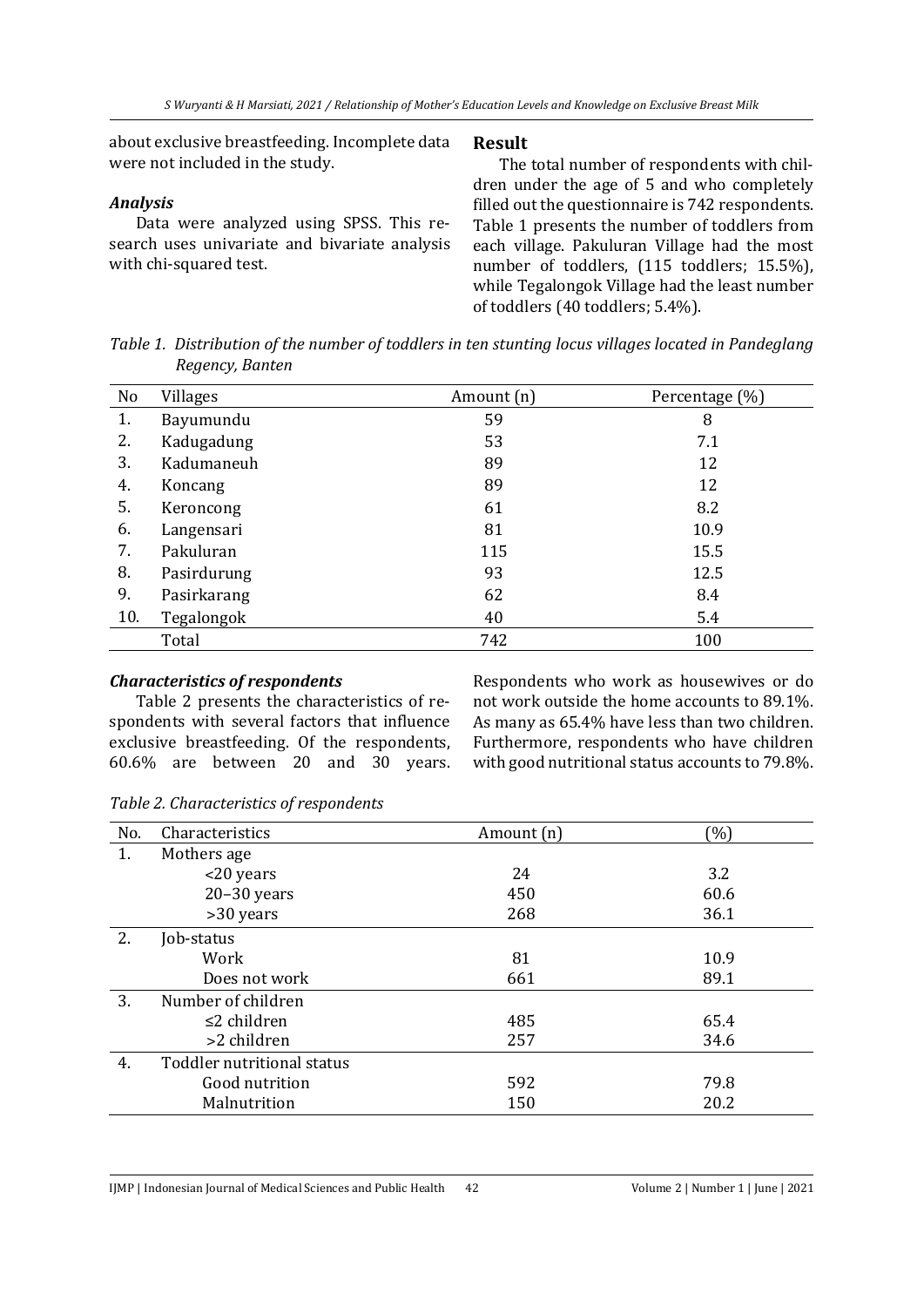### *Respondent's knowledge level about exclusive breastfeeding*

The mother's level of knowledge is assessed based on the questionnaire with 20 questions. Each question had a score of 1–4, namely, disagree, undecided, agree, and strongly agree. These questions relate to general knowledge about breastfeeding. The level of respondents' knowledge is categorized as good if the total score is 40, and <40 is categorized as bad. Table 3 presents the characteristics of respondents based on their level of knowledge about exclusive breastfeeding, which shows that 99.6% of respondents in this study had good knowledge about exclusive breastfeeding and only 0.4% had poor knowledge about exclusive breastfeeding. A total of 519 toddlers (69.9%) received exclusive breastfeeding, while as many as 223 toddlers did not receive exclusive breastfeeding. This means that as many as 30.1% of children under 2 have been given complimentary feeding before the age of 6 months. Furthermore, the results of this study showed no significant relationship was observed between a mother's level of knowledge and exclusive breastfeeding ( $p = 0.558$ ).

|  |  | Table 3. Relationship between mother's knowledge level on exclusive breastfeeding coverage |  |  |  |  |
|--|--|--------------------------------------------------------------------------------------------|--|--|--|--|
|--|--|--------------------------------------------------------------------------------------------|--|--|--|--|

| Knowledge<br>about breast-<br>feeding | Exclusive<br>breastfeeding<br>coverage | Total | Knowledge<br>about breast-<br>feeding | Exclusive<br>breastfeeding<br>coverage | Total          | Knowledge<br>about breast-<br>feeding | p-value  |
|---------------------------------------|----------------------------------------|-------|---------------------------------------|----------------------------------------|----------------|---------------------------------------|----------|
|                                       | Yes                                    | No    |                                       | Yes                                    | N <sub>o</sub> |                                       |          |
|                                       | n)                                     | (0/0) |                                       | n)                                     | (%)            |                                       |          |
| Good                                  | 516                                    | 69.8  | Good                                  | 516                                    | 69.8           | Good                                  | $0.558*$ |
| Not good                              | 3                                      | 100   | Not good                              | 3                                      | 100            | Not good                              |          |
| Total                                 | 519                                    | 69.9  | Total                                 | 519                                    | 69.9           | Total                                 |          |
|                                       |                                        |       |                                       |                                        |                |                                       |          |

Note: \*, bivariate analysis with Fisher's exact test.

#### *Education Level respondent*

Based on the last education level of the respondents (Table 4), the majority have a junior high school or a high school education, and the equivalent is 50.9%, only 4.4% of respondents have higher education (college or college graduate) and respondents with low education (elementary school graduates or lower) as much as 44.6%. The results of this study indicate that there is no significant relationship between a mother's last education and exclusive breastfeeding ( $p = 0.860$ ).

Many factors determine the success of exclusive breastfeeding, including socioeconomic factors (mother's formal education, family income, and mother's work status), physiological factors (fear of losing attractiveness as a woman, mental stress), maternal physical factors (moderate mothers, such as mastitis and so on), deficiency factors health workers so that the public lacks information or encouragement about the benefits of offering exclusive breastfeeding.

| Mother's last<br>education | Exclusive<br>breastfeeding<br>coverage | Total | Mother's last<br>education | Exclusive<br>breastfeeding<br>coverage | Total | Mother's last<br>education | <i>p</i> -value |
|----------------------------|----------------------------------------|-------|----------------------------|----------------------------------------|-------|----------------------------|-----------------|
|                            | Yes                                    | No    |                            | Yes                                    | No    |                            |                 |
|                            | (n)                                    | (0/0) |                            | (n)                                    | (%)   |                            |                 |
| Low                        | 235                                    | 71    | Low                        | 235                                    | 71    | Low                        | $0.860*$        |
| Medium                     | 261                                    | 69    | Medium                     | 261                                    | 69    | Medium                     |                 |
| High                       | 23                                     | 69.7  | High                       | 23                                     | 69.7  | High                       |                 |
| Total                      | 519                                    | 70    | Total                      | 519                                    | 70    | Total                      |                 |

*Table 4. Relationship of mother's last education to coverage of exclusive breastfeeding*

IJMP | Indonesian Journal of Medical Sciences and Public Health 43 Volume 2 | Number 1 | June | 2021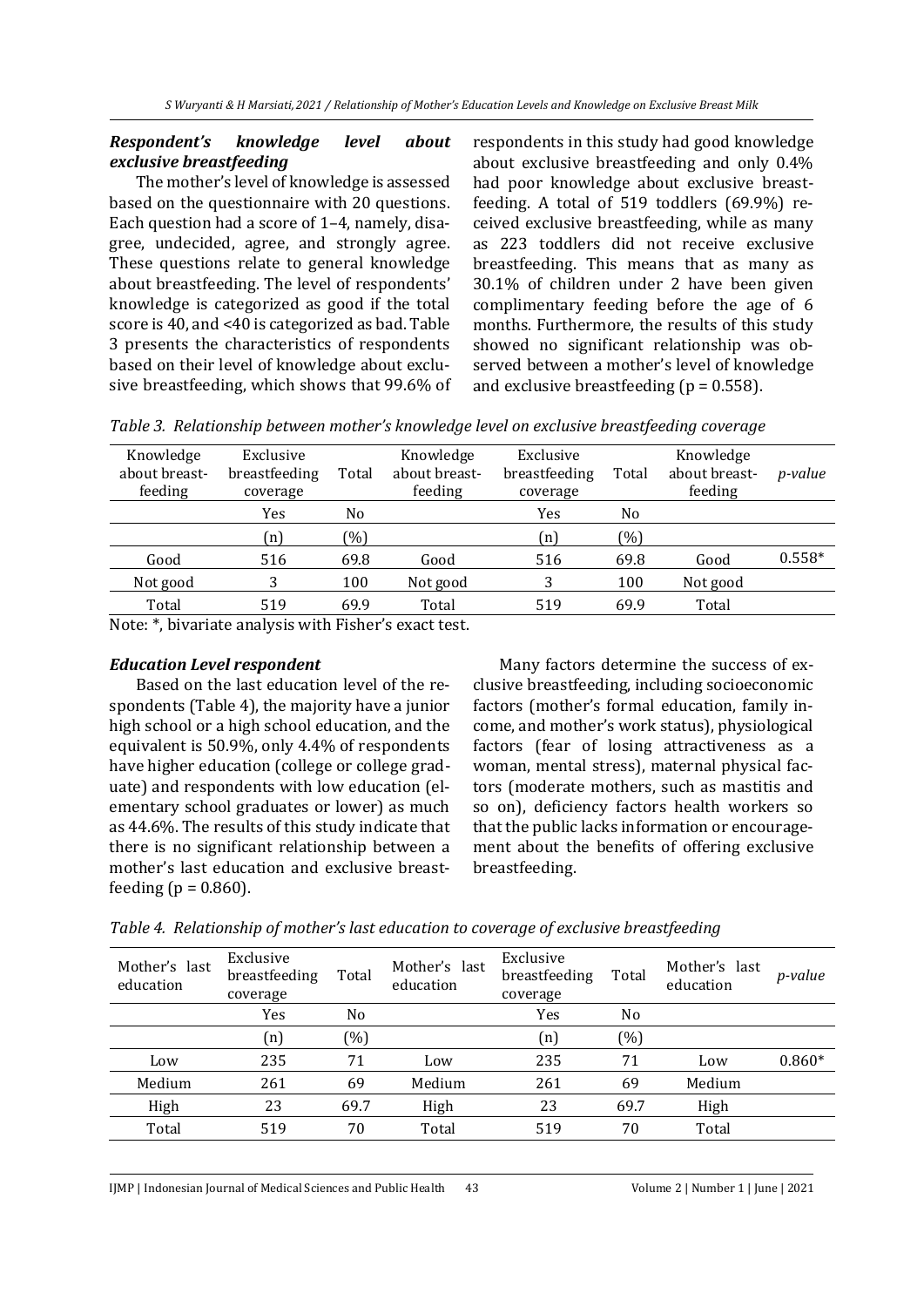#### **Discussion**

Based on anthropometric data, as many as 79.8% of children under 2 years had good nutritional status (Table 2). This can be attributed to the small number of children (not more than 2 as many as 65.4%), which can be considered good because it provides opportunities for mothers to give more attention. Besides, it allows parents to meet the needs of food intake for children's growth and development. Breastfeeding in infants is closely related to the condition of undernutrition and overnutrition in children. Breast milk is the most important source of energy and nutrition for children aged 6–23 months. Breast milk fulfills more than half of the energy needs of children aged 6–12 months and one-third of the energy needs of children aged 12–24 months. It is also an important source of nutrition in the healing process when a child is sick [9].

The level of knowledge of most of the mothers who became respondents in this study was classified as good, with only three respondents having poor knowledge (Table 3). Mother's knowledge factor is one of the factors influencing mothers to not give exclusive breastfeeding. This knowledge can be acquired both formally and informally. A mother's formal education will affect the level of nutritional knowledge, that is, the higher the mother's education, the higher the ability to absorb practical knowledge and formal education. However, from this group of mothers with good knowledge, 30.2% did not give exclusive breastfeeding. Based on statistical analysis, no significant relationship was observed between the mother's level of knowledge and the level of exclusive breastfeeding. This study is in line with research conducted in Sidoarjo, which stated that there was no significant relationship between a mother's knowledge, education, and practice of exclusive breastfeeding [10].

The results of this study are not in line with research at Batua Health Center, Makassar, which indicates that the better the mother's knowledge, the higher the practice of exclusive breastfeeding [11]. The mother's low level of education results in a lack of knowledge of mothers in dealing with problems, especially in terms of exclusive breastfeeding. In general, the low level of knowledge is caused by a lack of exposure to information from television, books, newspapers, or other social media and due to unfavorable environmental factors, such as lack of access to information about health from community leaders or access to transportation that limits community mobility. In these ten stunting locus villages, access to information about health and access to transportation were considered quite good. This is based on the observations of researchers who noted good cooperation between integrated healthcare center staff, public health center officers, and local officials with teams from the Pandeglang health department.

Mothers with higher levels of education generally have better nutrition knowledge and have greater attention to the nutritional needs of their children. Likewise, in understanding the benefits of breastfeeding for children, it is generally stated that mothers who have more education levels have a high level of understanding [12]. The low level of maternal education increases the risk of mothers not giving exclusive breastfeeding. The mother's low education level allows the mother to be slow to accept and adopt new knowledge, especially regarding matters regarding breastfeeding patterns [13]. However, in this study, no statistically significant relationship was observed between the respondent's last education and exclusive breastfeeding (Table 4). Although most of the mothers' education levels are moderate and low, the coverage of exclusive breastfeeding is quite good, which is more than 60%. This finding is in line with research by Umami W (2018), DA Pitaloka (2018), and Siti et al. (2020), who also found that there was no significant relationship between the mother's level of education and knowledge with exclusive breastfeeding [10,11,14]. On the other hand, another study stated that a low level of maternal education increases the risk of mothers not giving exclusive breastfeeding, and low education allows mothers to be slower to adopt new knowledge related to breastfeeding patterns or storage [15].

Based on data from the Banten Province Health Office Profile in 2017, the coverage of exclusive breastfeeding in 2016 was around 55.75%, while the government's target was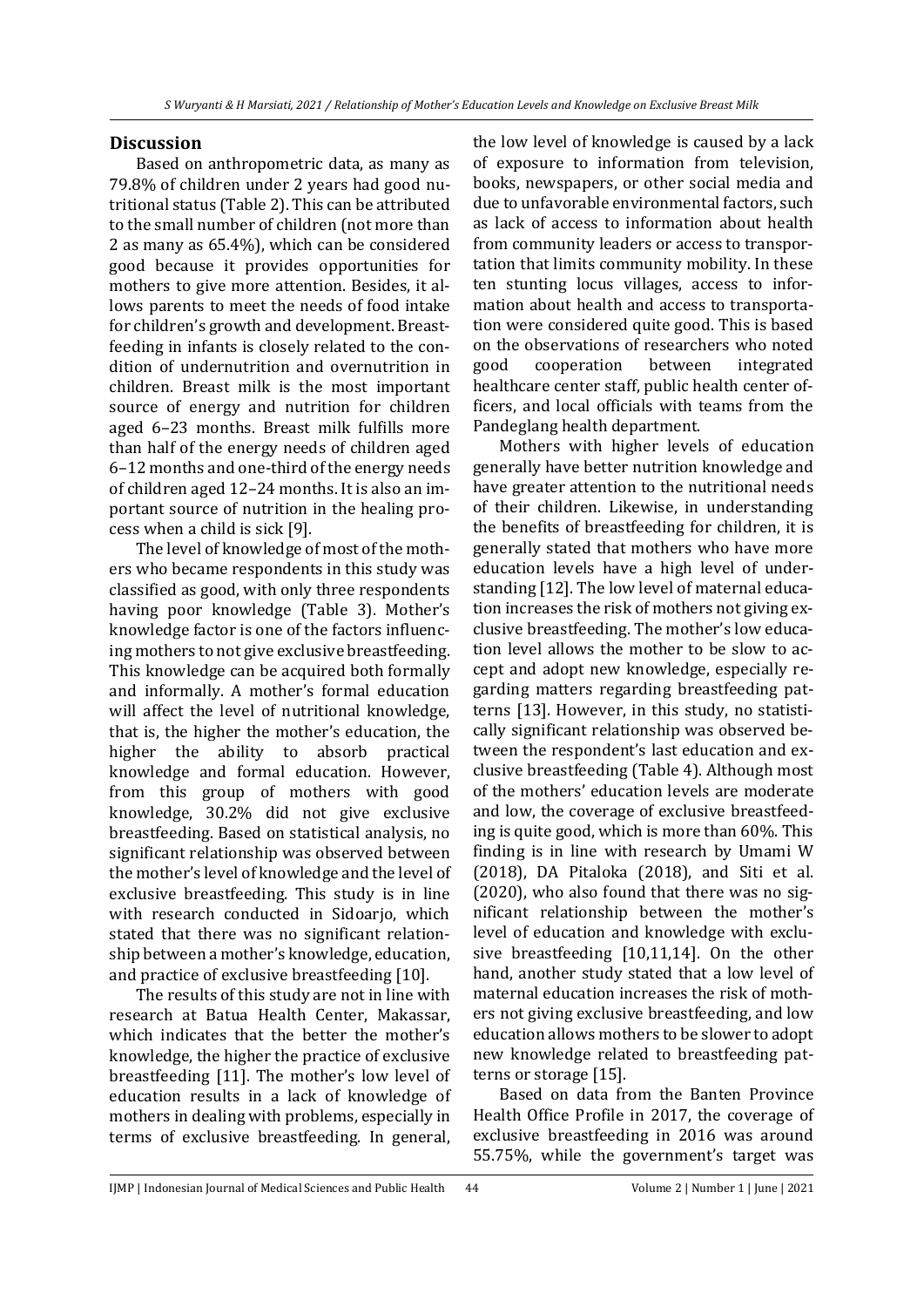80%. The results of this study indicate an increase in the coverage of exclusive breastfeeding in the Pandeglang Regency, although it has not yet reached the government's target. To improve the quality of future Indonesians, the most efficient effort is to prevent malnutrition by promoting proper feeding practices in the first 1000 days of life. Breast milk is the ideal food for babies; therefore, exclusive breastfeeding is recommended as long as it is sufficient for the baby's needs. Several steps to increase milk production so that exclusive breastfeeding is successful include early initiation of breastfeedin1g, correct position and attachment during breastfeeding so that the baby breastfeeds effectively and assessing the adequacy of breast milk. Adequacy of breast milk is ensured by the frequency of urination 6–8 times a day, duration of breastfeeding 10–30 min for one breast, and adequate weight gain [16].

Several studies have proven that the level of a mother's education affects exclusive breastfeeding [17,18]. Mothers who have a higher level of education are generally open to changes or new things to maintain their health. Education will also encourage someone to be curious to seek experience so that the information received will become knowledge. The level of education in the family, especially the mother, can be a factor that affects the nutritional status of children in the family. The higher the education of parents, the better the knowledge of nutrition compared to those with low education. The difference in the findings in this study could be possible because there is already quite a lot of health information received by respondents, especially regarding breastfeeding obtained from social media such as from television, radio, gadgets, or local health workers. However, sometimes, higher education does not make mothers change their behavior to give exclusive breastfeeding to their babies. The low level of public education is not a major factor in the use of breast milk.

### **Conclusion**

Based on the bivariate analysis, it was concluded that there was no significant relationship between the mother's education and knowledge on the coverage of exclusive breastfeeding in ten stunting locus villages located in Pandeglang Regency, Banten.

### **References**

- 1. World Health Organization [\[https://apps.who.int/iris/handle/10665/44397\]](https://apps.who.int/iris/handle/10665/44397), accessed on 9 May 2021.
- 2. United Nations Children's Emergency Fund [\[https://data.unicef.org/resources/improving](https://data.unicef.org/resources/improving-child-nutrition-the-achievable-imperative-for-global-progress/)[child-nutrition-the-achievable-imperative-for](https://data.unicef.org/resources/improving-child-nutrition-the-achievable-imperative-for-global-progress/)[global-progress/\]](https://data.unicef.org/resources/improving-child-nutrition-the-achievable-imperative-for-global-progress/), accessed on 7 May 2021.
- 3. Center for Public Health Innovation, Faculty of Medicine Udayana University [\[https://cphi](https://cphi-unud.org/news-events/workshop-penyamaan-persepsi-perguruan-tinggi-pada-program-pencegahan-dan-penaggulangan-stunting-di-kabupaten-gianyar-provinsi-bali/)[unud.org/news-events/workshop-penyamaan-per](https://cphi-unud.org/news-events/workshop-penyamaan-persepsi-perguruan-tinggi-pada-program-pencegahan-dan-penaggulangan-stunting-di-kabupaten-gianyar-provinsi-bali/)[sepsi-perguruan-tinggi-pada-program-pencegahan](https://cphi-unud.org/news-events/workshop-penyamaan-persepsi-perguruan-tinggi-pada-program-pencegahan-dan-penaggulangan-stunting-di-kabupaten-gianyar-provinsi-bali/)[dan-penaggulangan-stunting-di-kabupaten-gian](https://cphi-unud.org/news-events/workshop-penyamaan-persepsi-perguruan-tinggi-pada-program-pencegahan-dan-penaggulangan-stunting-di-kabupaten-gianyar-provinsi-bali/)[yar-provinsi-bali/\]](https://cphi-unud.org/news-events/workshop-penyamaan-persepsi-perguruan-tinggi-pada-program-pencegahan-dan-penaggulangan-stunting-di-kabupaten-gianyar-provinsi-bali/), accessed on 13 April 2021
- 4. Ministry of Health [\[https://pusdatin.kemkes.go.id/arti](https://pusdatin.kemkes.go.id/article/view/18102500001/situasi-balita-pendek-di-indonesia.html)[cle/view/18102500001/situasi-balita-pendek-di](https://pusdatin.kemkes.go.id/article/view/18102500001/situasi-balita-pendek-di-indonesia.html)[indonesia.html\]](https://pusdatin.kemkes.go.id/article/view/18102500001/situasi-balita-pendek-di-indonesia.html), accessed on 25 January 2021.
- 5. United Nations Children's Emergency Fund [\[https://docplayer.info/116741-Ringkasankajian](https://docplayer.info/116741-Ringkasankajian-masalah-gizi-khususnya-anak-pendek-gizi-ibu-anak-isu-isu-penting-unite-for-children-unicef-indonesia-oktober-2012.html)[masalah-gizi-khususnya-anak-pendek-gizi-ibu](https://docplayer.info/116741-Ringkasankajian-masalah-gizi-khususnya-anak-pendek-gizi-ibu-anak-isu-isu-penting-unite-for-children-unicef-indonesia-oktober-2012.html)[anak-isu-isu-penting-unite-for-children-unicef-in](https://docplayer.info/116741-Ringkasankajian-masalah-gizi-khususnya-anak-pendek-gizi-ibu-anak-isu-isu-penting-unite-for-children-unicef-indonesia-oktober-2012.html)[donesia-oktober-2012.html\]](https://docplayer.info/116741-Ringkasankajian-masalah-gizi-khususnya-anak-pendek-gizi-ibu-anak-isu-isu-penting-unite-for-children-unicef-indonesia-oktober-2012.html), accessed on13 January 2021.
- 6. Fikadu T, Assegid S, Dube, L (2014) Factors associated with stunting among children of age 24 to 59 months in Meskan district, Gurage Zone, South Ethiopia: a case-control study. BMC Public Health 14:800. [https://doi.org/10.1186/1471-2458-14-](https://doi.org/10.1186/1471-2458-14-800) [800](https://doi.org/10.1186/1471-2458-14-800)
- 7. Henningham HB, McGregor SG. Gizi dan perkembangan anak. In: Gibney MJ et al. Eds. (2009) Gizi kesehatan masyarakat. Jakarta: Penerbit Buku Kedokteran ECG.
- 8. World Health Organization [\[https://apps.who.int/iris/han](https://apps.who.int/iris/handle/10665/149019)[dle/10665/149019\]](https://apps.who.int/iris/handle/10665/149019), accessed on 13 January 2021.
- 9. Ministry of Health [\[https://www.kemkes.go.id/arti](https://www.kemkes.go.id/article/view/19011500003/menyusui-sebagai-dasar-kehidupan.html)[cle/view/19011500003/menyusui-sebagai-dasar](https://www.kemkes.go.id/article/view/19011500003/menyusui-sebagai-dasar-kehidupan.html)[kehidupan.html\]](https://www.kemkes.go.id/article/view/19011500003/menyusui-sebagai-dasar-kehidupan.html), accessed on 13 January 2021.
- 10. Pitaloka DA, Abrory R, Pramita AD (2018) Hubungan Pendidikan Ibu dengan Pemberian ASI Eksklusif di Desa Kedungrejo Kecamatan Waru Kabupaten Sidoarjo. Amerta Nut. 2(3): 265-270. [http://dx.doi.org/10.20473/amnt.v2i3.2018.265-](http://dx.doi.org/10.20473/amnt.v2i3.2018.265-270.) [270.](http://dx.doi.org/10.20473/amnt.v2i3.2018.265-270.)